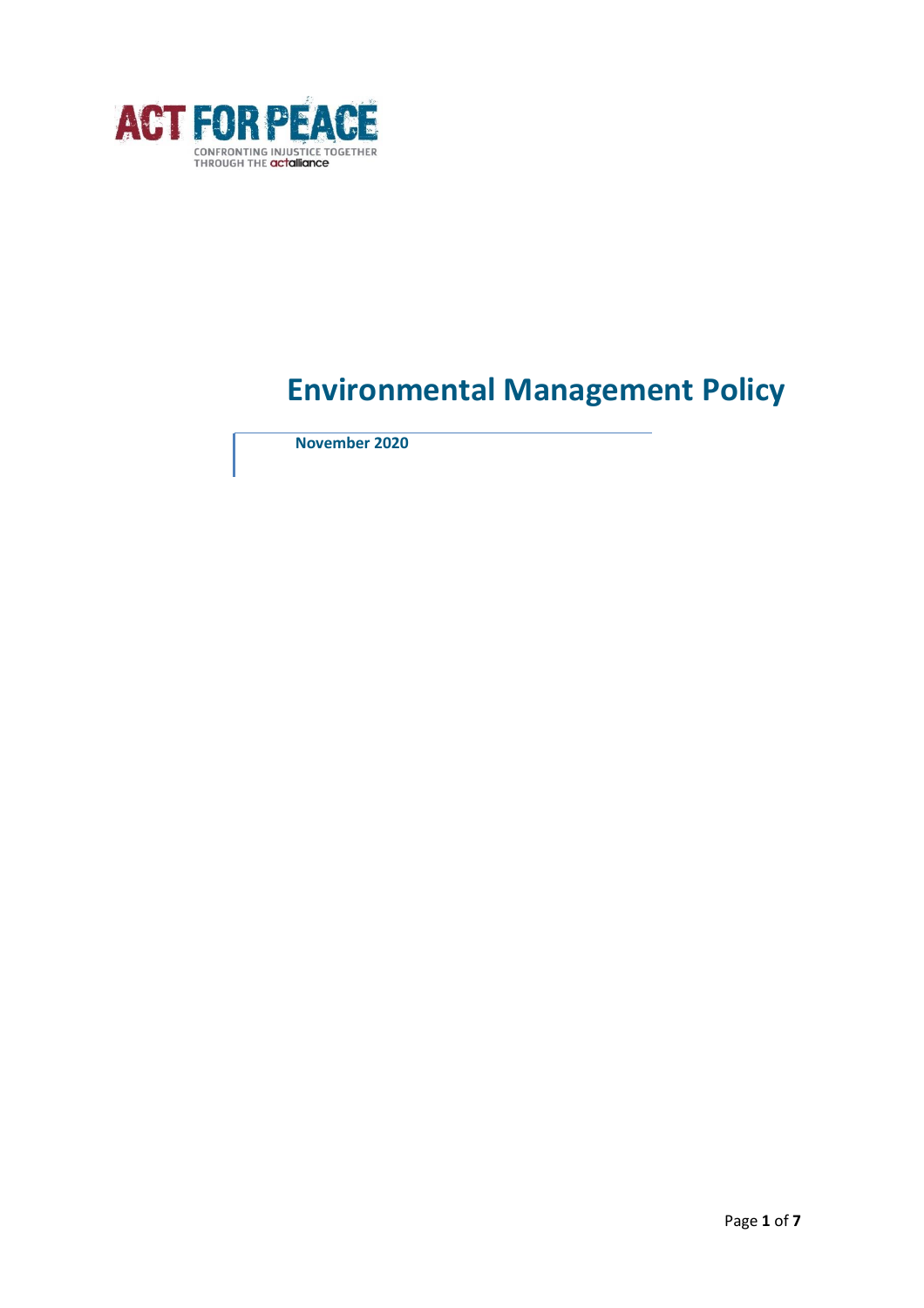# **Environmental Management Policy**

| <b>Board Ratification</b><br><b>Dates</b> | 2005              | Earlier policy history held with the NCCA.                                                                                                                                                                                                                                                          |
|-------------------------------------------|-------------------|-----------------------------------------------------------------------------------------------------------------------------------------------------------------------------------------------------------------------------------------------------------------------------------------------------|
| <b>Revision Dates</b>                     | 2011,<br>Feb 2016 |                                                                                                                                                                                                                                                                                                     |
|                                           | October<br>2020   | November 2020: Revised to reflect updated provisions<br>in DFAT Environmental Protection and Social Safeguard<br>Policy (2019) and updated ACFID Code of Conduct.<br>Included new statement on 'do no harm' in relation to<br>climate change.<br>Operational guidance removed to Operations Manual. |
| <b>Reaffirmation</b><br>Date              |                   |                                                                                                                                                                                                                                                                                                     |
| <b>Next Review Date</b><br>and Cycle      | October<br>2023   | Every three years from date of ratification or last full<br>review or earlier if required.                                                                                                                                                                                                          |

# **1. Policy statement**

Act for Peace is committed to "act in ways that will protect God's creation, restore the environment and respect human rights. $"$ <sup>1</sup> This includes a commitment to adapting Act for Peace's own operations in support of global efforts to address climate change.

Act for Peace is an agency working to help create a peaceful world where all people share a safe and dignified life,<sup>2</sup> and recognises that it is not possible to fully achieve this vision without a healthy natural environment.

Protecting and conserving natural resources and maintaining ecosystems is fundamental to sustainable development and integral to social and economic prosperity. Initiatives that strengthen resilience of communities to adapt to climate change result in tangible positive outcomes that reduce the impact of disasters and the realisation of human rights. $3$ Alternatively, environmental degradation can increase the vulnerability of communities to disasters and the impacts of climate change<sup>4</sup>.

Act for Peace is committed to promoting efforts to the achieve goals of the Sustainable Development Agenda<sup>5</sup>; and to ensure that safeguards to manage the risk of environmental and social impacts are fundamental component of all aspects of our work.

<sup>1</sup>ACT Alliance Code of Good Practice

<sup>&</sup>lt;sup>2</sup> Act for Peace Strategic Plan 2016-2021

<sup>&</sup>lt;sup>3</sup> Wording based on the ACT Alliance Framework Position for Climate Change Advocacy

<sup>4</sup> DFAT Environmental and Social Safeguard Policy V1.4 (March 2019)

 $5$ Sustainable Development Agenda 2030 http[s://www.un.org/sustainabledevelopment/](http://www.un.org/sustainabledevelopment/)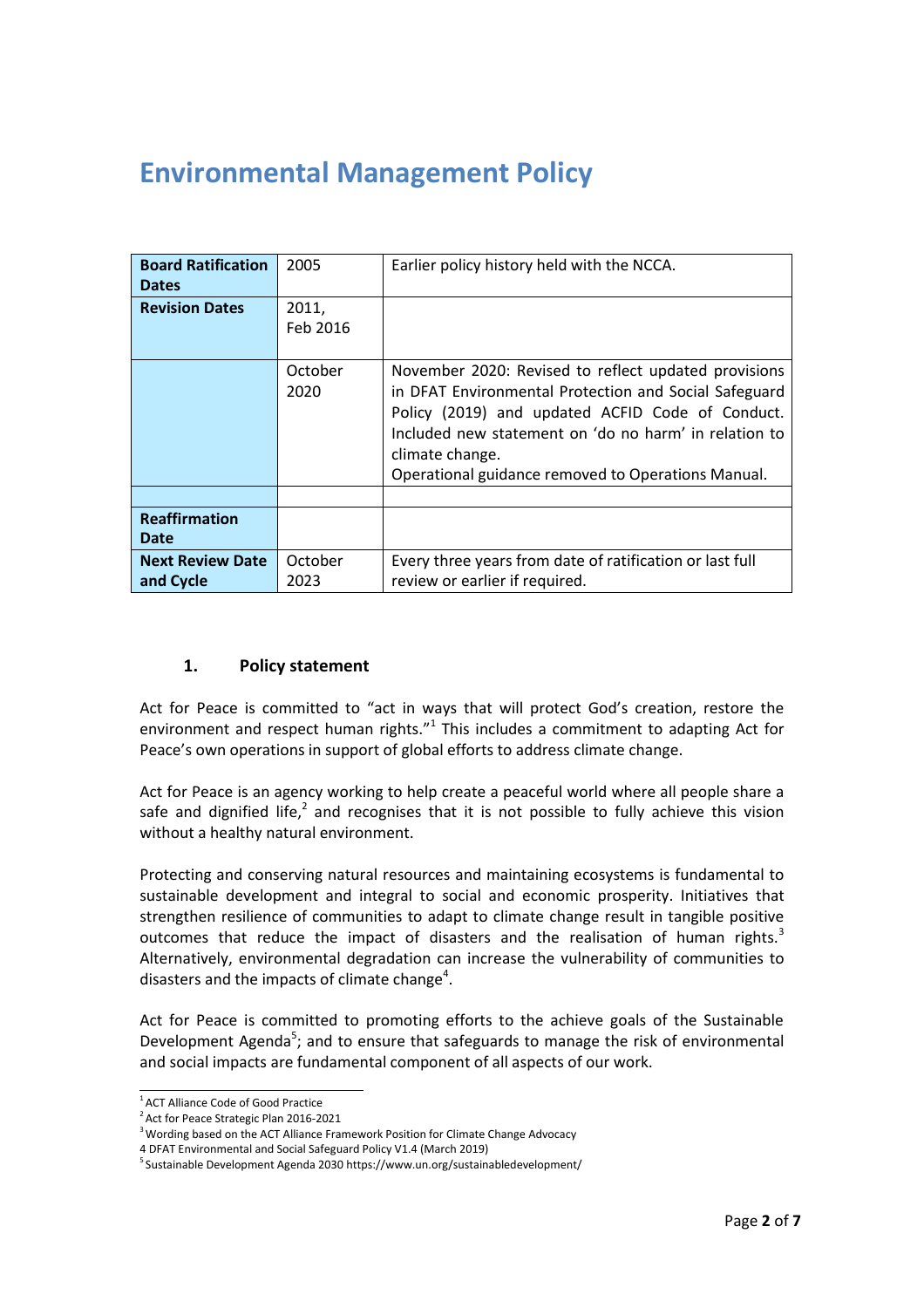By recognising the connection between environmental degradation and the threat to life and human dignity, Act for Peace is committed to not only mitigate against environmental impact occurring as part of development efforts, but to ensure that our policies, partnerships, programs and activities 'do no harm<sup>6</sup>' and support communities to restore and improve their environments through sustainable development and preservation of their environments for future generations.

In addition, Act for Peace is committed to fostering resilience of communities in responding to disasters and adapting to the impacts of climate change, recognising that disaster and climate change have a very tangible impact on the realisation of human rights and many other aspects of development.<sup>7</sup>

# **2. Objectives**

.

The aim of this policy is to ensure Act for Peace has in place appropriate policy commitments to inform care for the environment. Accordingly, it has three main objectives, ensuring that Act for Peace;

- Reduces the environmental impact of domestic and international operations and adapts operations, including support to partners, to mitigate against and adapt to climate change.
- Promotes sustainable management and conservation of the environment in all its programs and activities through sound environmental management practices.
- Ensures communities we work with are supported where relevant to identify and respond to the impacts of climate change in order to build resilience and foster sustainable development outcomes.

#### **3. Principles and standards**

As a faith-based and rights-oriented organisation that works with partners, Act for Peace has an obligation to act within the laws of the countries wherein we operate, as well as to hold duty-bearers within those countries accountable for providing environmental integrity for rights-holders. In this regard, Act for Peace affirms and commits to upholding the rights outlined in the international human rights and international humanitarian law instruments.

As a member of the ACT Alliance and signatory to the ACT Alliance Code of Good Practice, Act for Peace has "committed to acting in ways that will protect God's creation, restore the environment and respect human rights" and supports the principle of "speaking out and acting against those conditions, structures and systems which increase vulnerability and perpetuate poverty, injustice, humanitarian rights violations and the destruction of the environment."<sup>8</sup> In addition, Act for Peace is guided by ACT's guidance on climate change advocacy and therefore stresses that action on climate change must be inspired by coherence with human rights principles and solidarity  $-$  be they mitigation or adaptation measures.<sup>9</sup>

 $6$  DFAT Principle 1: Do no harm states that Care should be taken to ensure that aid investments does not lead to environmental impacts that undermine their results. Unintended or poorly managed impacts on the environment can affect people's quality of life and economic opportunities.

 $7$  Wording based on the ACT Alliance Framework Position for Climate Change Advocacy

<sup>8</sup>ACT Alliance Code of Good Practice

<sup>&</sup>lt;sup>9</sup> Wording based on the ACT Alliance Framework Position for Climate Change Advocacy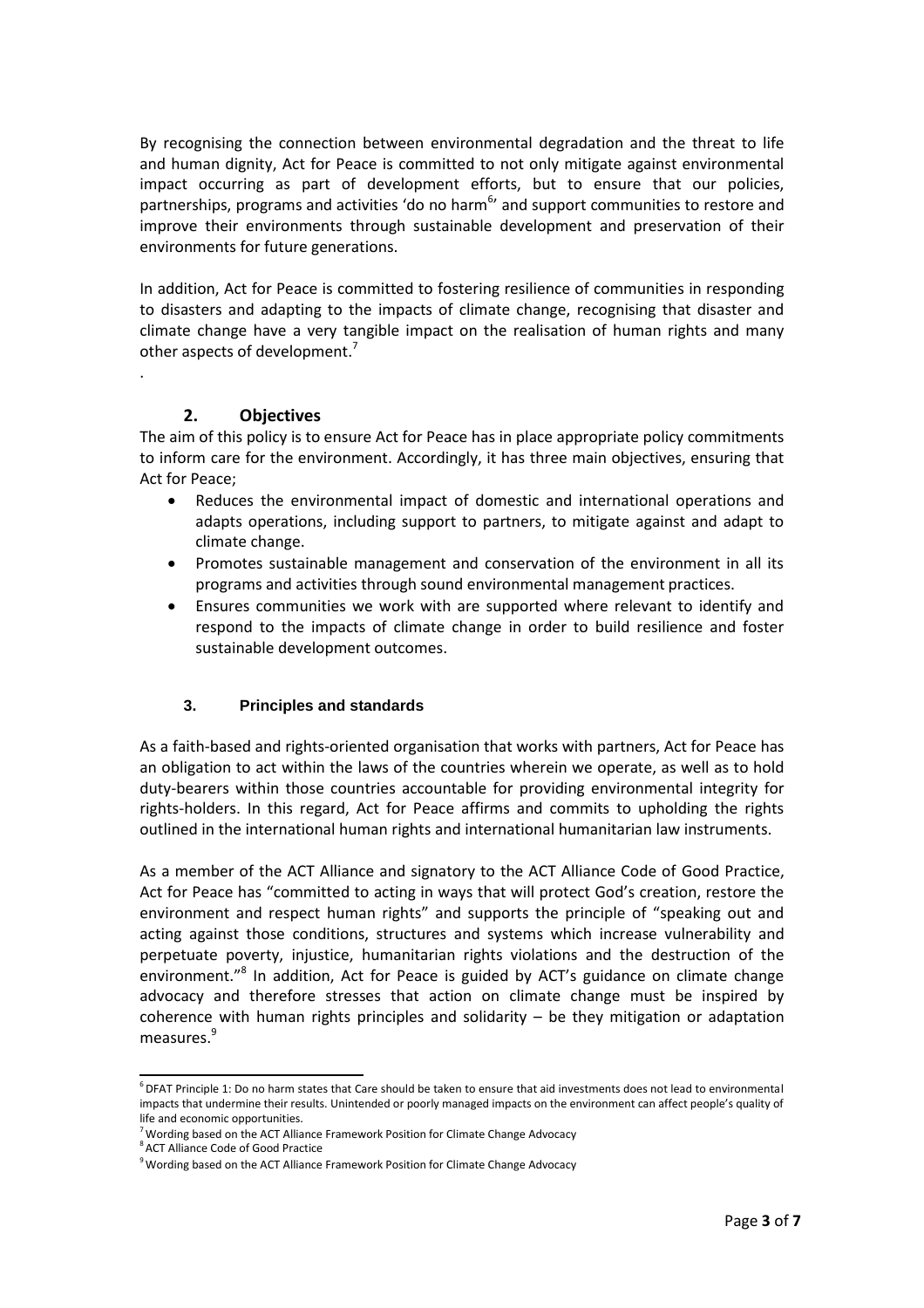As a member of ACFID<sup>10</sup> and signatory to the ACFID Code of Conduct (2019)), Act for Peace has similarly committed to environmental sustainability within all development operations<sup>11</sup>.

Act for Peace commits to a role in supporting the achievement of the Sustainable Development Agenda which aims to equally balance the economic, environmental and social needs of current and future generations and hereby reiterates its commitment to working in partnership in support of the Sustainable Development Goals.  $12$  The sustainable development agenda calls for action by all countries – poor, rich and middle income – to promote prosperity while protecting the planet.

Act for Peace is also guided by the Istanbul Development Effectiveness Principles, $^{13}$  as well as policy guidance issued by the ACT Alliance, the WCC and other relevant bodies, including UN agencies. Act for Peace supports the World Council of Churches' (WCC) position on climate change in recognising the dimensions of the climate change crisis (ecological, social, economic, political and spiritual) and from an ethical perspective, that climate change is a matter of justice, as "those who are and will increasingly be affected are the impoverished and vulnerable communities of the global South."<sup>14</sup>

As a recipient of funding from the Australian Government's Department of Foreign Affairs and Trade (DFAT), Act for Peace agrees to ensure all aid investments, regardless of value or delivery mechanism, apply the safeguard principles of:

- 1. Do no Harm;
- 2. Identify, assess and manage environmental and social impacts
- 3. Effectively engage with stakeholders
- 4. Work effectively with partners
- 5. Promote improved environmental and social outcomes

These principles apply to the five safeguards in the DFAT Environmental and Social Safeguard Policy (2019) for:

- 1. Environmental protection
- 2. Children, vulnerable and disadvantaged groups
- 3. Displacement and resettlement
- 4. Indigenous peoples
- 5. Health & Safety

Mandatory steps Act for Peace undertakes to address safeguards for environmental protection in accordance with this policy include:

- 1. Screen all investments for potential environmental impacts
- 2. Rate the risk of potential environmental impacts
- 3. Ensure a proportional environmental impact assessment and management plan is developed for identified risks
- 4. Put in place systems to monitor and report on implementation

Act for Peace recognises different people including children, people of different gender, indigenous peoples and other vulnerable or disadvantaged groups may be affected by

 $10$  Australian Council for International Development

<sup>&</sup>lt;sup>11</sup> ACFID Code of Conduct (revised 2019)

<sup>&</sup>lt;sup>12</sup><http://www.un.org/sustainabledevelopment/sustainable-development-goals/>

<sup>&</sup>lt;sup>13</sup> CSO Istanbul Development Effectiveness Principles (2010)

<sup>&</sup>lt;sup>14</sup> Minute on Global Warming and Climate Change, 2008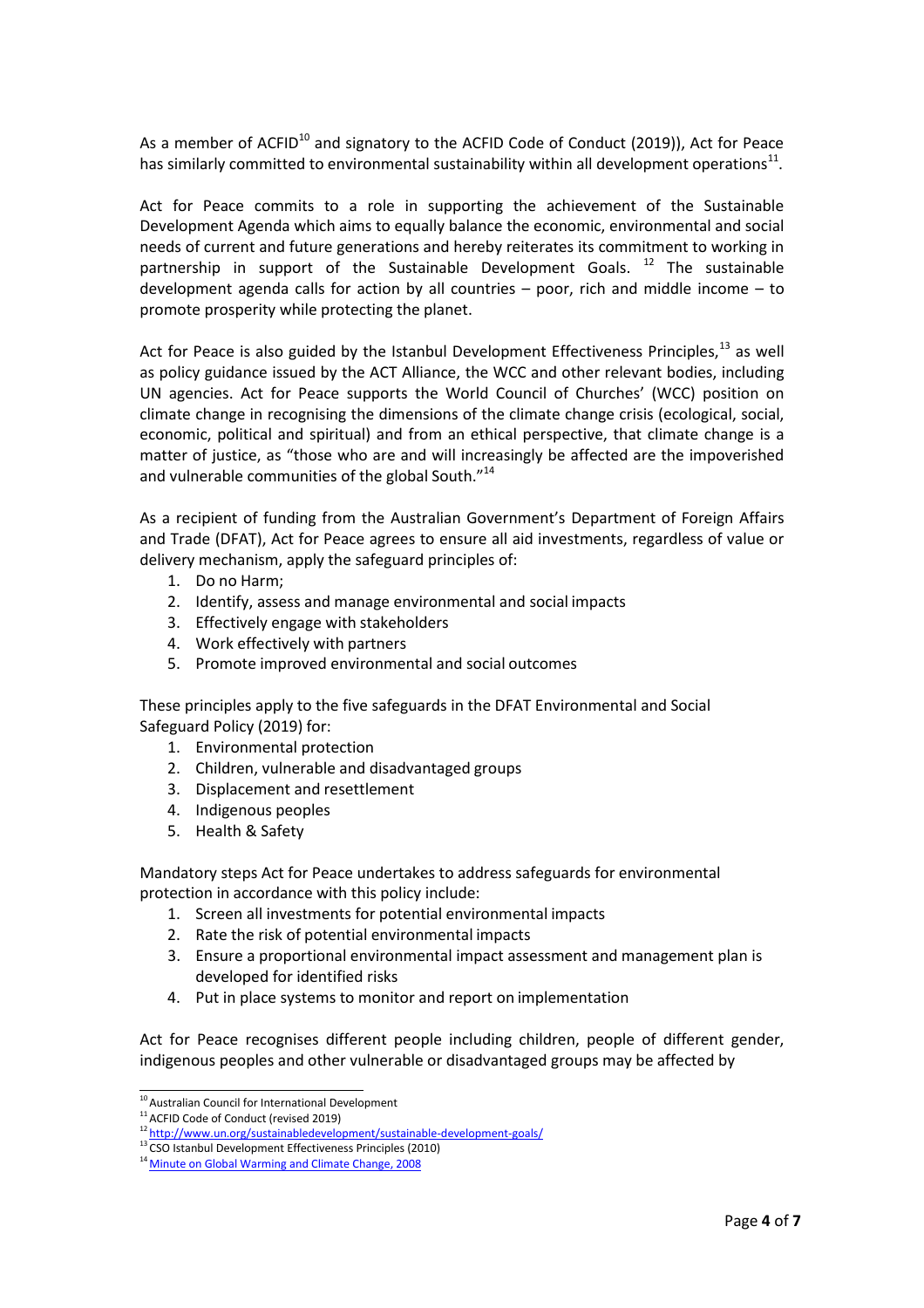environmental impacts in different ways. They may also value different aspects of the environment. To be effective, the identification, assessment and management of environmental impacts needs to consider the views and needs of different groups. Detailed guidance on the implementation of these steps will be contained with the Act for Peace Operations Manual and Program Cycle Management Procedures.

# *Climate change and disaster risk*

Aid investments can inadvertently increase the vulnerability of people and the environment to the short and long-term impacts of climate change and disasters. The potential impacts of climate change and disaster risk reduction must be considered as part of environmental and social impact assessments and management plans<sup>15</sup>.

# **4. Scope**

All staff, volunteers, contractors and consultants are to abide by this policy. The policy informs work with our partners, therefore partners will be informed of relevant obligations through formal mechanisms such as our partnership and grant agreements.

# **5. Policy in Action**

The principles contained within the policy should be integrated into all Act for Peace operations.

This policy affirms Act for Peace's commitment to:

- Adapt its operations and programming, and support partners to adapt to and mitigate the effects of climate change;
- Support global efforts to balance the economic, environmental and social needs of current and future generations as articulated within the Global Sustainable Development Agenda 2030;
- Support partners to assess and appropriately manage environmental risk and impacts in their operations and programs;
- Support community-led approaches to disaster risk reduction, climate change mitigation/adaptation and environmental management – recognising that climate change and disasters disproportionately affect the poor and vulnerable, and the importance of fostering resilience through its programs; and
- Ensure relevant and appropriate monitoring and inclusive complaints handling mechanisms are established; and
- Compliance with Australian and partner organisation government policies and laws for social and environmental protection.

This policy supports and should be read in conjunction with the following Act for Peace Policies: the Code of Good Practice, Human Rights Policy, Protection Policy, Act for Peace Sustainability Policy, Act for Peace Complaints Policy, Act for Peace Whistle-blower and the Act for Peace Code of Conduct.

 $15$  DFAT Environmental and social safeguard policy (2019)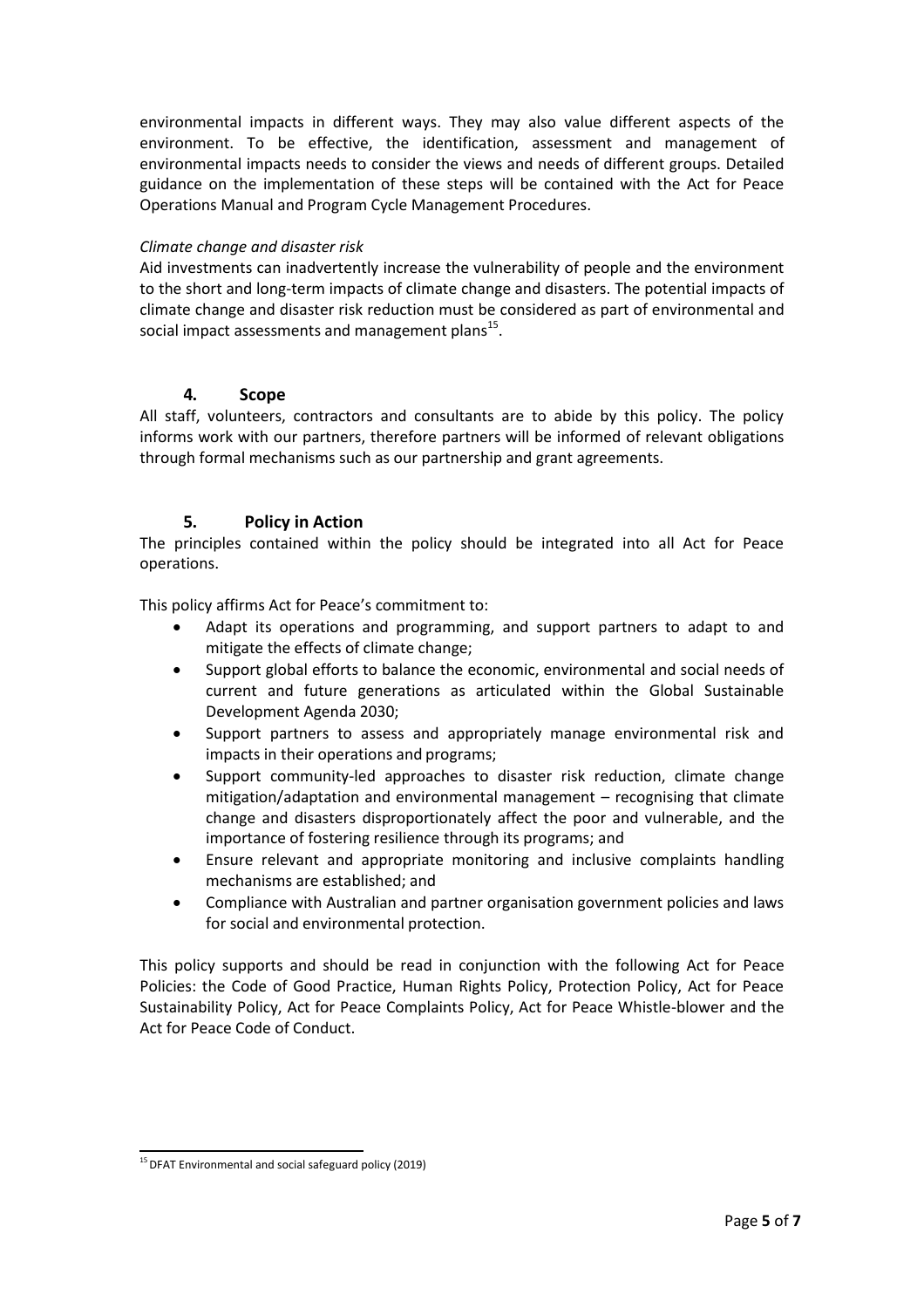# **6. Definitions and explanations**

**Climate Change:** a change of climate that is attributed directly or indirectly to human activity that alters the composition of the global atmosphere and that is in addition to natural climate variability observed over comparable time periods (UNFCCC)<sup>16</sup>.

**Climate Change Adaptation:** The process of adjustment to actual or expected climate and its effects. In human systems, adaptation seeks to moderate or avoid harm or exploit beneficial opportunities. In some natural systems, human intervention may facilitate adjustment to expected climate and its effects  $(IPCC)^{17}$ .

**Disaster Risk Reduction:** The concept and practice of reducing disaster risks through systematic efforts to analyse and manage the causal factors of disasters, including through reduced exposure to hazards, lessened vulnerability of people and property, wise management of land and the environment, and improved preparedness for adverse events  $(UNISDR, 2009)^{18}.$ 

#### **Environment:**

- a. ecosystems and their constituent parts, including people and communities
- b. natural and physical resources
- c. qualities and characteristics of locations, places and areas
- d. heritage values of places
- e. social, economic and cultural aspects of a thing mentioned in (a), (b), (c), or (d)  $EPBC<sup>19</sup>$

**Environmental sustainability:** the quality of not being harmful to the environment or depleting natural resources, and thereby supporting long term ecological balance.

**Environmental Assessment:** the term used for the assessment of environmental consequences (positive and negative) of a plan, policy, program or project prior to the decision to move forward with the proposed action.

**Hazards**: A dangerous phenomenon, event (e.g. flood, cyclone, earthquake), human activity (e.g. civil conflict) or condition that may cause loss of life, injury or other health impacts, property damage, loss of livelihoods and services, social and economic disruption, or environmental damage. Hazards can be single, sequential or combined in origin and effects. Each hazard is characterized by its location, intensity, frequency and probability. Understanding the nature and likelihood of such hazards is critical to individual and community safety and security<sup>20</sup>.

**Sustainable Development:** is development that meets the needs of the present, without compromising the ability of future generations to meet their own needs.

[https://unfccc.int/files/press/backgrounders/application/pdf/press\\_factsh\\_science.pdf](https://unfccc.int/files/press/backgrounders/application/pdf/press_factsh_science.pdf)

<sup>18</sup> United Nations Office for Disaster Risk Reduction

<sup>&</sup>lt;sup>16</sup> United Nations Framework Convention on Climate Change.(UNFCCC)

<sup>&</sup>lt;sup>17</sup>Intergovernmental Panel on Climate Change (IPCC) Synthesis Report 2019 https:/[/www.ipcc.ch/site/assets/uploads/2019/01/SYRAR5-Glossary\\_en.pdf](http://www.ipcc.ch/site/assets/uploads/2019/01/SYRAR5-Glossary_en.pdf)

https:/[/www.preventionweb.net/files/7817\\_UNISDRTerminologyEnglish.pdf](http://www.preventionweb.net/files/7817_UNISDRTerminologyEnglish.pdf)

<sup>&</sup>lt;sup>19</sup> Environmental Protection and Biodiversity Conservation Act 1999

<sup>&</sup>lt;sup>20</sup> UNISDR, 2009; (UNISDR, now UNDRR, is part of the United Nations Secretariat and it supports the implementation & review of the Sendai Framework for Disaster Risk Reduction)